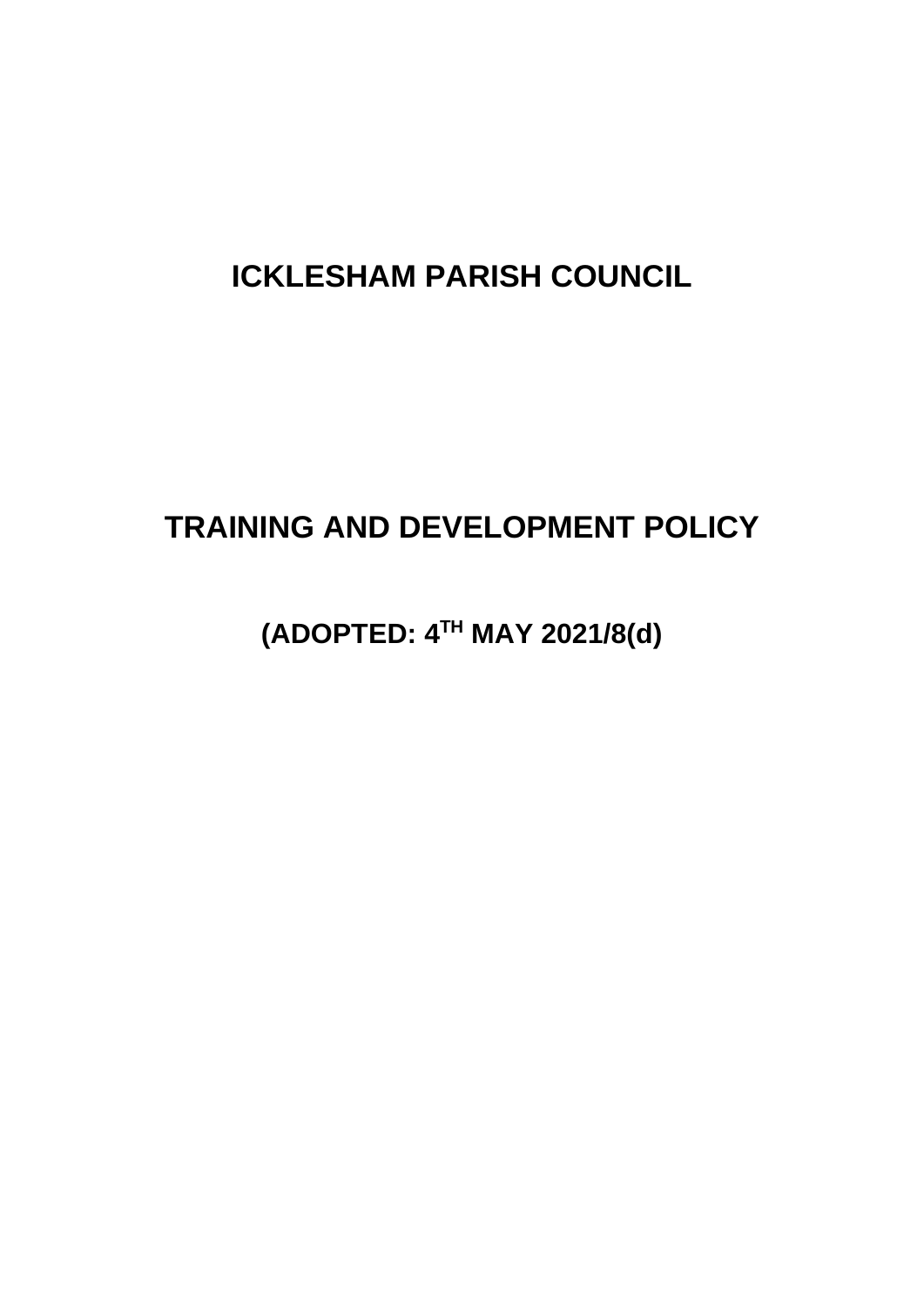# **CONTENTS**

| Purpose and scope                                                  | 2 |
|--------------------------------------------------------------------|---|
| Identifying, meeting and evaluating training and development needs | 2 |
| Consideration                                                      | 2 |
| Categorising training and personal development                     | 3 |
| Guidance for support                                               | 4 |
| Study leave                                                        | 4 |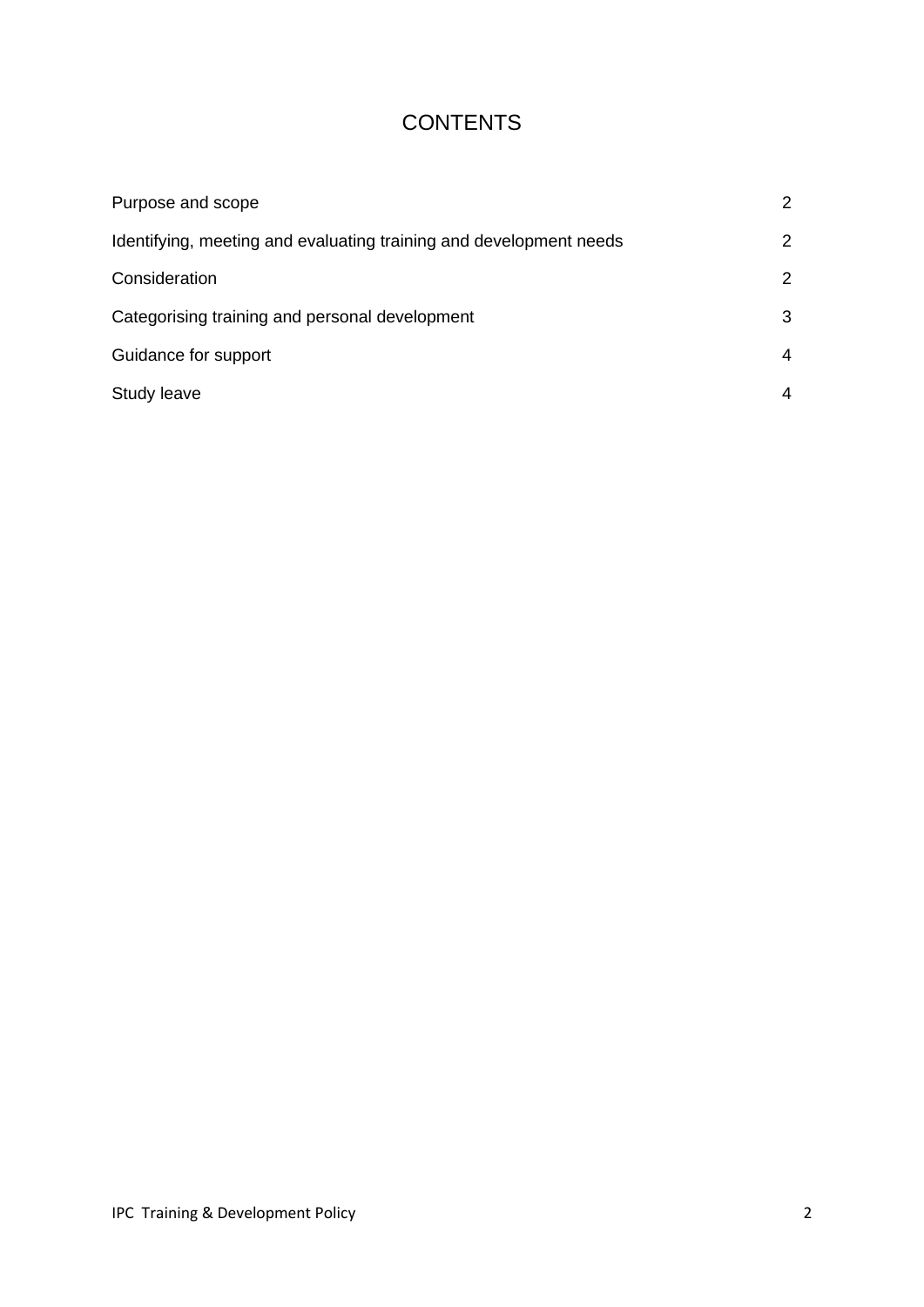# **Purpose and scope**

This purpose of this Policy is to set out the Council's position on the provision of training and development opportunities for staff. It applies to all staff whether full or part time, temporary or fixed term.

# **Identifying, Meeting and Evaluating Training and Development Needs**

Training and development needs will be identified from a variety of sources:

- Induction and probationary periods
- One-to-ones
- Appraisal
- Workforce planning
- Team meetings
- Annual plan
- Change processes

In addition, the council will encourage staff to identify their own learning styles and will seek to provide a wide variety of learning and training methods, including:

- Attendance at conferences, seminars and short courses
- Online training
- Internal coaching
- Shared in-house learning resources (books, journals, DVDs etc.)
- In house training
- Work shadowing
- Time for self-directed research and learning

### **Consideration**

A number of factors will be taken into account when assessing a request from an individual. This policy provides one element of the decision-making process. Other factors will include availability of finance, and the individual's employment record.

In order to ensure that the council is able to consistently evaluate requests, training and development opportunities have been organised into three categories according to the degree of importance each intervention has for different roles.

### **Categorising training and personal development**

The three categories are as follows:

### **1. Mandatory**

Mandatory training is legally required for the post-holder, or a qualification deemed to be so fundamental to the role, that the council makes it a mandatory requirement. Any mandatory training or qualifications are to be stated on the job description. For mandatory qualifications, it is unlikely that an applicant would be recruited without having previously attained the qualification. Where a qualification becomes mandatory for the role, the council will provide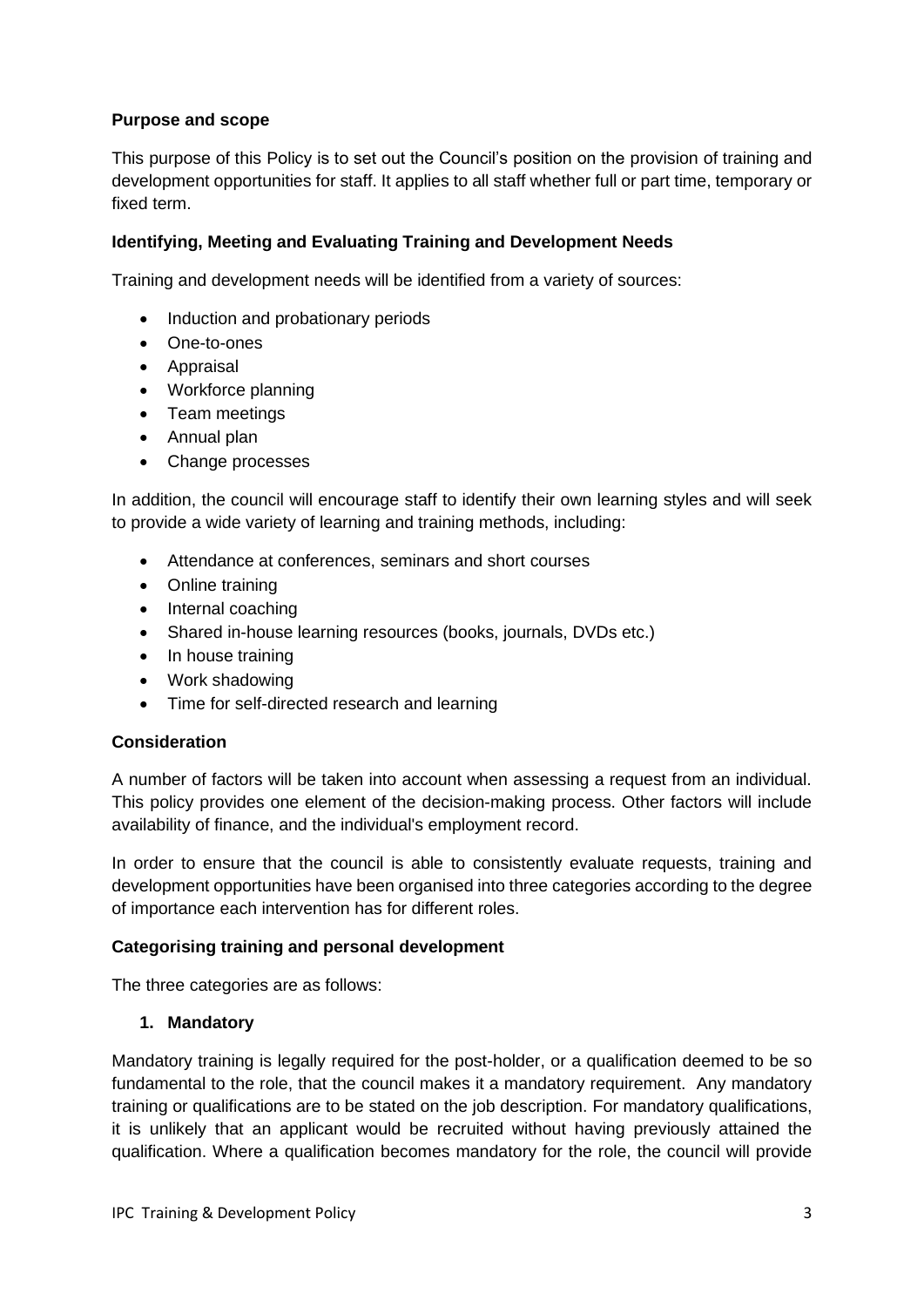reasonable assistance for the employee to attain the qualification (see the section on Guidance for Support below).

Some mandatory training may be specific to a particular job role whilst other training may be a generic requirement. Examples of mandatory training include:

# Generic training

- Health and Safety (Personal Safety, Manual handling, Display Screen equipment)
- Data Protection

# **2. Desirable**

Desirable training is not legally required for the post, but it is directly relevant to the individual's job. Any desirable training or qualifications are to be stated on the job description.

For desirable qualifications or training, an individual may be recruited without having previously attained the qualification or undergone the training but may be expected to attain the qualification within a defined period of time. The need for training may also be identified through one-to-one meetings or annual appraisals. A desirable qualification is likely to enhance the skills and reputation of the council. Examples may include:

### Job specific

- CiLCA (Certificate in Local Council Administration)
- Microsoft 365 Suite

### **3. Optional**

An optional qualification or optional training may not be directly linked to the individual's current job. Optional training or development is generally more beneficial to the individual's career than it is for the council.

Personal development aimed at developing the skills or knowledge of an individual in order to provide a successor for an existing job is deemed to be optional. However, depending on the circumstances, training for succession may be 'desirable'.

### Job specific

• Community Governance

### **Guidance for support**

Support for qualifications, training and personal development can include financial assistance towards the cost of tuition, examinations and resource materials in addition to half/day release and time off for study leave and taking the examination. Any financial and non-financial support to training and development is entirely at the discretion of the Council.

The Council reserves the right to reclaim financial support where the employee: